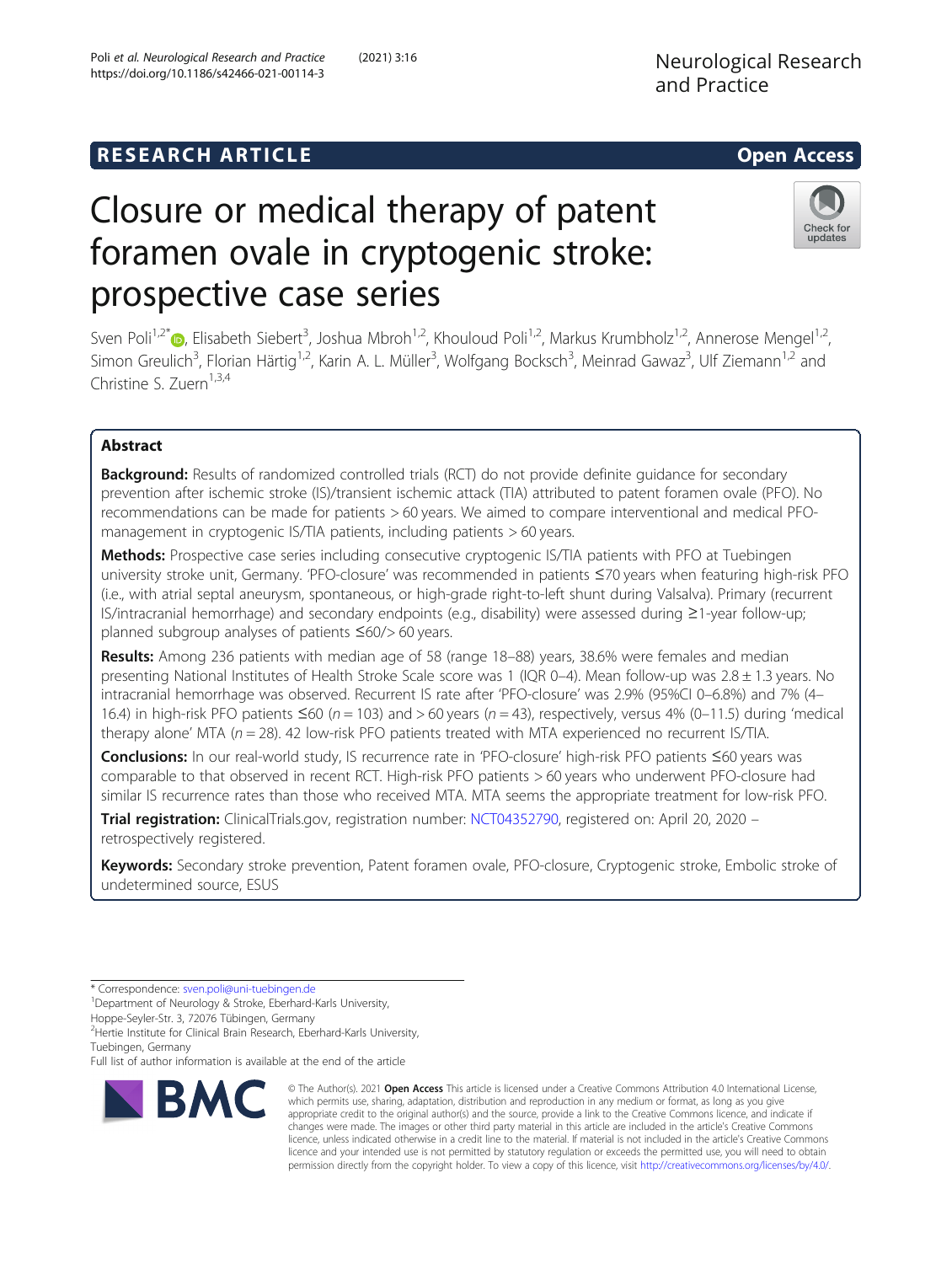#### <span id="page-1-0"></span>Introduction

Approximately 25% of humans have a patent foramen ovale (PFO). In otherwise healthy individuals, PFO is not associated with increased risk of ischemic stroke (IS)/ transient ischemic attack (TIA) [\[7](#page-8-0), [21](#page-9-0)]. In patients with cryptogenic IS, however, PFO prevalence is almost 60% [[10,](#page-8-0) [14](#page-8-0)–[16\]](#page-9-0). Studies have therefore suggested a causative link between PFO and IS/TIA, especially in young patients, patients with atrial septal aneurysm (ASA) or substantial shunt size [\[5,](#page-8-0) [18\]](#page-9-0). The initial randomized controlled trials (RCT; CLOSURE I [[9\]](#page-8-0), RESPECT [\[6](#page-8-0)], and PC [\[20\]](#page-9-0)) investigating the role of transcatheter PFOclosure for secondary stroke prevention, however, were unable to demonstrate benefit of 'PFO-closure' compared to 'medical therapy alone' (MTA). In contrast, results of the more recent RCT (CLOSE [[19](#page-9-0)], REDUCE [[29\]](#page-9-0), and DEFENSE-PFO [[17\]](#page-9-0)) and the extended followup of RESPECT  $[26]$  $[26]$  showed that – compared to MTA – PFO-closure can prevent recurrent IS/TIA in patients  $\leq 60$  years. Importantly, CLOSE [[19\]](#page-9-0) and DEFENSE-PFO [[17](#page-9-0)] solely included patients with ASA or large shunt size, and latter subgroups were the driving force behind positive results in REDUCE [\[29](#page-9-0)] and RESPECT [\[26](#page-9-0)]. Furthermore, benefit of PFOclosure is only given with double-disk but not with umbrella-clamshell devices [\[27](#page-9-0)].

Recent RCT and epidemiological studies [\[17](#page-9-0), [19,](#page-9-0) [26](#page-9-0), [29,](#page-9-0) [30](#page-9-0)], as crystallized in recent international consensus recommendations [\[22](#page-9-0), [24](#page-9-0)], have yielded progress with regard to causal attribution of PFO to IS/TIA, and the decision pro/con PFO-closure. However, no recommendations can be made for patients > 60 years of whom only very few were enrolled in one RCT [[17,](#page-9-0) [30](#page-9-0)]. We established a standard operating procedure (SOP) at our institution, including a selection algorithm (Fig. 1) with an age-cutoff of 70 years for interventional/conservative PFO-management, and follow-up outcome assessment for at least 1 year. Our objective was to compare PFOclosure to secondary prevention with MTA in cryptogenic IS/TIA patients below and above 60 years.

#### **Methods**

#### Study design, protocol approval, and patients

Between March 2012 and September 2016 consecutive patients with PFO and IS/TIA of undetermined etiology (Trial of Org 10172 in Acute Stroke Treatment (TOAST) 5b [[1\]](#page-8-0)), were prospectively included in this single-center prospective case series at the department of neurology of Tuebingen university hospital, Germany, ([http://www.](http://www.clinicaltrials.gov) [clinicaltrials.gov.](http://www.clinicaltrials.gov) Unique identifier: NCT04352790). The study complies with the Declaration of Helsinki and was approved by the ethics committee at the Medical Faculty



Fig. 1 Selection algorithm for interventional and conservative PFO-management. Selection algorithm for interventional and conservative PFOmanagement according to standard operating procedure at our institution including the study flow with respective numbers. High-risk patent foramen ovale (PFO) is defined as PFO with either associated atrial septal aneurysm (ASA), spontaneous, or high-grade right-to-left shunt during Valsalva maneuver. Low-risk PFO is defined as PFO without ASA and with only small or moderate shunt size during Valsalva maneuver; MTA = medical therapy alone, TIA = transient ischemic attack, TOAST = Trial of Org 10172 in Acute Stroke Treatment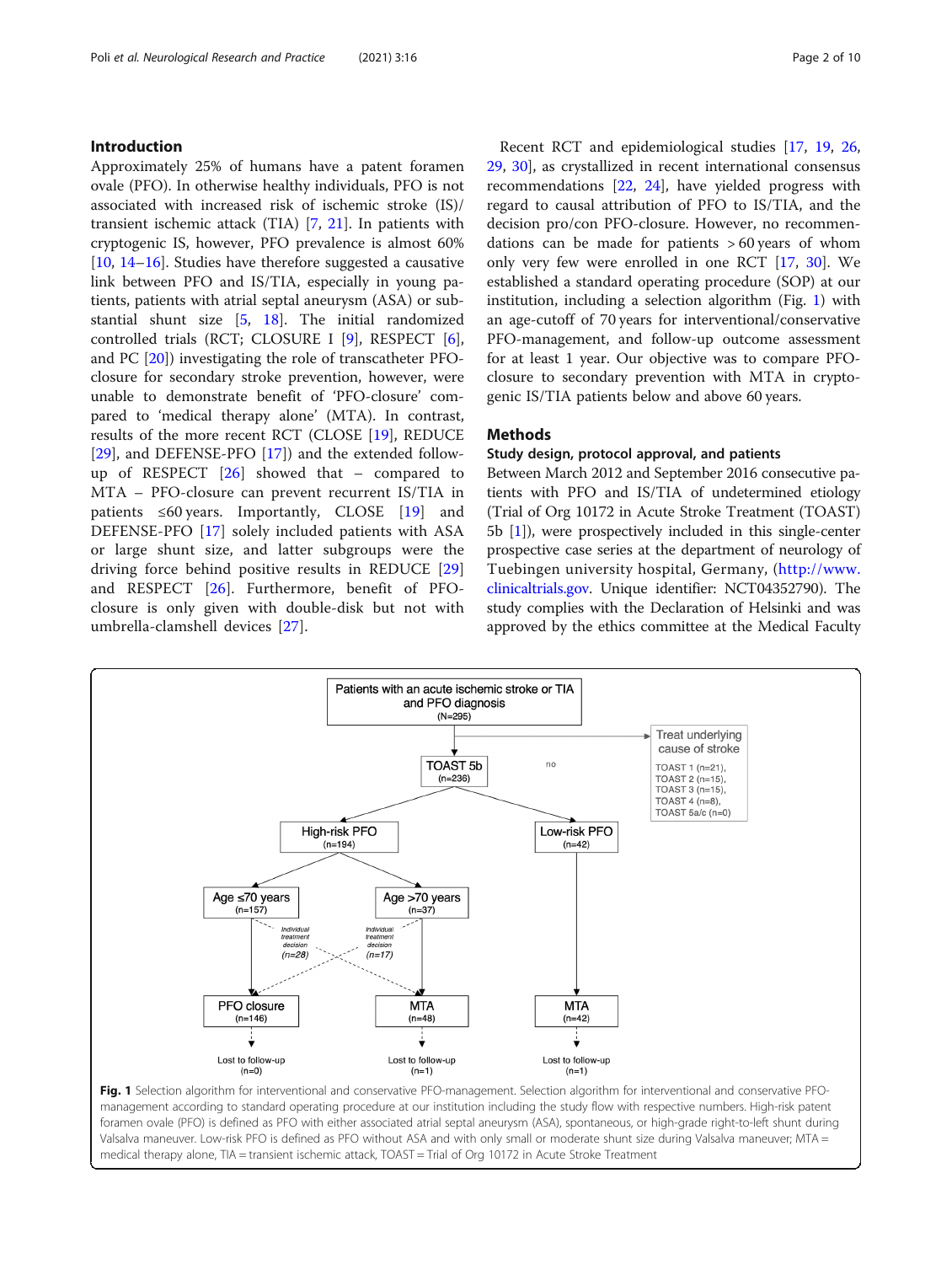<span id="page-2-0"></span>

of Eberhard-Karls-University and University Hospital Tuebingen (protocol no. 522/2012BO2). Written informed consent was obtained from all patients or their legally authorized representatives prior to inclusion.

Please see [Supplemental Methods](#page-8-0) for Routine stroke work-up and Baseline assessment of clinical, echocardiographic and imaging parameters.

#### Selection algorithm, treatment, follow-up and endpoints

According to our SOP (Fig. [1](#page-1-0)), PFO-closure was recommended in patients ≤70 years with high-risk PFO, i.e., PFO with either associated ASA, spontaneous, or large right-to-left shunt during Valsalva maneuver. However, clinicians could depart from the recommended strategy for individual considerations.

Experienced interventional cardiologists performed PFO-closure with an Amplatzer™ PFO-occluder (25 or 35 mm; Abbott cardiovascular, Santa Clara, California, USA) after a median of 54 (IQR 41–104) days after index IS/TIA. Patients were bridged with direct oral anticoagulants (DOAC) or heparins if DOAC were contraindicated until PFO-closure. At PFO-closure, antithrombotic regimen was switched to dual antiplatelet therapy with aspirin and clopidogrel, or, in case of deep venous thrombosis or pulmonary embolism, clopidogrel was added to anticoagulation. During hospital stay for

PFO-closure, patients were continuously monitored by telemetry to screen for periprocedural atrial fibrillation (AF); prolonged cardiac rhythm monitoring was not part of the study and left to the discretion of the treating physicians. Six weeks and 6 months after PFO-closure, patients presented at our outpatient clinic for follow-up contrast- transesophageal echocardiography to assess residual shunt and/or occluder-associated thrombi, infection, dislocation, or device erosion. If residual shunts and thrombi were excluded, patients were de-escalated to single antiplatelet therapy after three or 6 months, respectively.

Depending on shunt size, risk of paradoxical embolism (RoPE) score [\[13](#page-8-0)] on the one hand, and comorbidities, bleeding risk, and patient's preference on the other hand, MTA consisted of either single antiplatelet therapy or oral anticoagulation, preferably with (off-label) DOAC.

In patients who underwent PFO-closure, long-term complications such as occluder-associated thrombi, infection, dislocation or device erosion were assessed and recorded during routine follow-up visits at the cardiology outpatient clinic. Additionally, a telephone followup was foreseen after ≥12 months for assessment of the primary endpoint, i.e., recurrent IS or intracranial hemorrhage, and secondary endpoints, i.e., degree of disability (modified Rankin Scale score; mRS), all-cause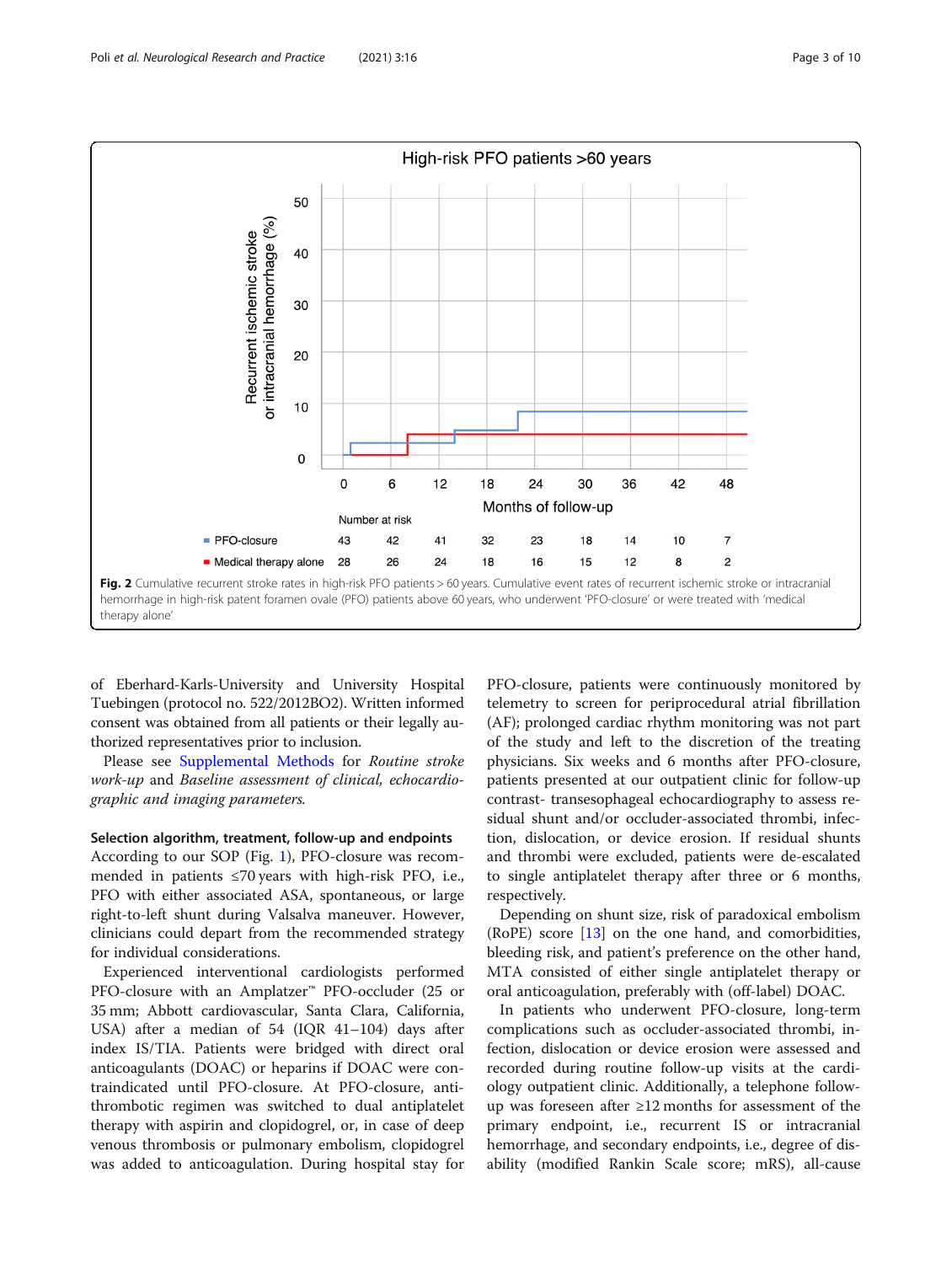death, recurrent TIA, systemic embolisms, myocardial infarction, new-onset AF, major or clinically relevant non-major bleedings.

#### Blinding

The telephone interviewer assessing all but devicerelated clinical endpoints at ≥12 months was blinded for all baseline characteristics including treatment, i.e., PFOclosure or MTA. To ensure blinding, at the very beginning of each conversation, patients or  $-$  in case patient was deceased or unable to communicate – relatives were instructed not to disclose treatment modality to the interviewer.

#### **Statistics**

Continuous variables are expressed as mean and standard deviation or median with IQR. Categorical data are presented as proportions. Baseline variables were compared by standardized mean differences with > 0.2 indicating imbalance. Categorical primary and secondary outcome variables were analyzed by Fisher's exact test. Relative risks (RR) and 95% confidence intervals (CI) were calculated for exploratory analyses. If covariates were missing, we imputed the mean values for continuous variables and the absence of the condition for dichotomous variables. Annual rates of IS recurrence were calculated by dividing total recurrence rate by mean follow-up time; in case median values were reported in the original publication, means were derived from those using the method described in  $[11]$  $[11]$ . Based on available RCT we planned subgroup analyses of patients ≤60 and > 60 years [[6,](#page-8-0) [9](#page-8-0), [17](#page-9-0), [19,](#page-9-0) [20,](#page-9-0) [26](#page-9-0), [29](#page-9-0)]. Comparison of the primary outcome was considered statistically significant for a two-sided  $p$ -value < 0.05; Bonferroni correction was applied to adjust for multiple testing of secondary outcomes. Statistical analyses were performed using IBM SPSS Statistics for Mac, v26 (IBM Corp., Armonk, NY, USA), and R v4.0.2 (R Foundation, Vienna, Austria). Reporting in accordance with STROBE guidelines for observational studies [\[31](#page-9-0)].

#### Results

We prospectively screened 295 acute IS/TIA patients who were initially considered cryptogenic, consequently underwent transesophageal echocardiography and got diagnosed with PFO (Fig. [1](#page-1-0)). Of these, 236 (80%) were finally classified as TOAST 5b, i.e., IS/TIA of undetermined etiology, and were therefore included in the study.

#### Patients with high-risk PFO undergoing PFO-closure

High-risk PFO were detected in 194 of the 236 included patients (82.2%). Of these, 129 patients ≤70 years and 20 patients > 70 years were treated in keeping with our SOP

(Fig. [1](#page-1-0)). However, 28 patients  $\leq 70$  years and 17 patients > 70 years were crossovers, i.e., treated with the alternative strategy (please see [Supplemental Results](#page-8-0) and Supplemental Tables [1](#page-8-0) to [4](#page-8-0)); no patient with low-risk PFO was treated with 'PFO-closure'.

Amplatzer™ PFO-occluders were used in all 146 'PFOclosure' patients; 25 mm size in 132 cases. Implantation was unsuccessful in one patient (0.7%) due to extreme long-channel PFO. One patient suffered from periprocedural AF, which spontaneously ended within 24 h. No periinterventional clinically relevant or major bleeding occurred. Save for the patient where PFO-closure failed, all study subjects received follow-up transesophageal echocardiography 6 weeks after the intervention. Residual shunt was detected in 14 cases (9.6%; 12 small and two moderate). Device-associated thrombosis, infection, dislocation or device erosion were not observed. No long-term occluder-associated complications were noted.

#### Patients receiving medical therapy alone

Overall, 90 patients received MTA. Of these, 42 had lowrisk PFO of which 34 (81%) were treated with single antiplatelet therapy and eight (19%) with anticoagulants (seven DOAC, one phenprocoumon). Of the remaining 48 high-risk PFO patients who received MTA, 19 (40%) were treated with single antiplatelet therapy and 29 (60%) with anticoagulants (23 DOAC, six phenprocoumon).

#### Comparison of different subgroups

#### PFO-closure patients ≤60 years vs. > 60 years

In the group of patients with high-risk PFO, we compared baseline characteristics of 103 'PFO-closure' patients ≤60 years to those of 43 'PFO-closure' patients > 60 years (Table [1](#page-4-0)). Unsurprisingly, (age-dependent) RoPE scores were higher in the younger group (median 7 vs. 4). The picture was mixed with regard to vascular risk factors: hypertension and previous IS/TIA were more common in older patients, but history of smoking, and coronary artery disease or myocardial infarction were less frequent. Interestingly, prevalence of ASA was higher in older patients.

## High-risk PFO patients ≤60 years: PFO-closure vs. 'medical therapy alone'

In high-risk PFO patients ≤60 years who underwent PFO-closure, annual IS recurrence rate was 1.0% (Table [2,](#page-5-0) column 4), compared to annual rates of 1.5% in CLOSURE I [[9\]](#page-8-0), 0.1% in PC [[20](#page-9-0)], 0.7% in RESPECT [[6\]](#page-8-0), 0% in CLOSE [\[19](#page-9-0)], 0.9% in Gore REDUCE [[29](#page-9-0)], 1.2% in RESPECT EXT  $[26]$  $[26]$ , and 0% in DEFENSE-PFO  $[17]$  $[17]$ .

The 20 high-risk PFO patients ≤60 years who received MTA (all crossovers) had similar RoPE scores compared to the 103 high-risk PFO patients ≤60 years who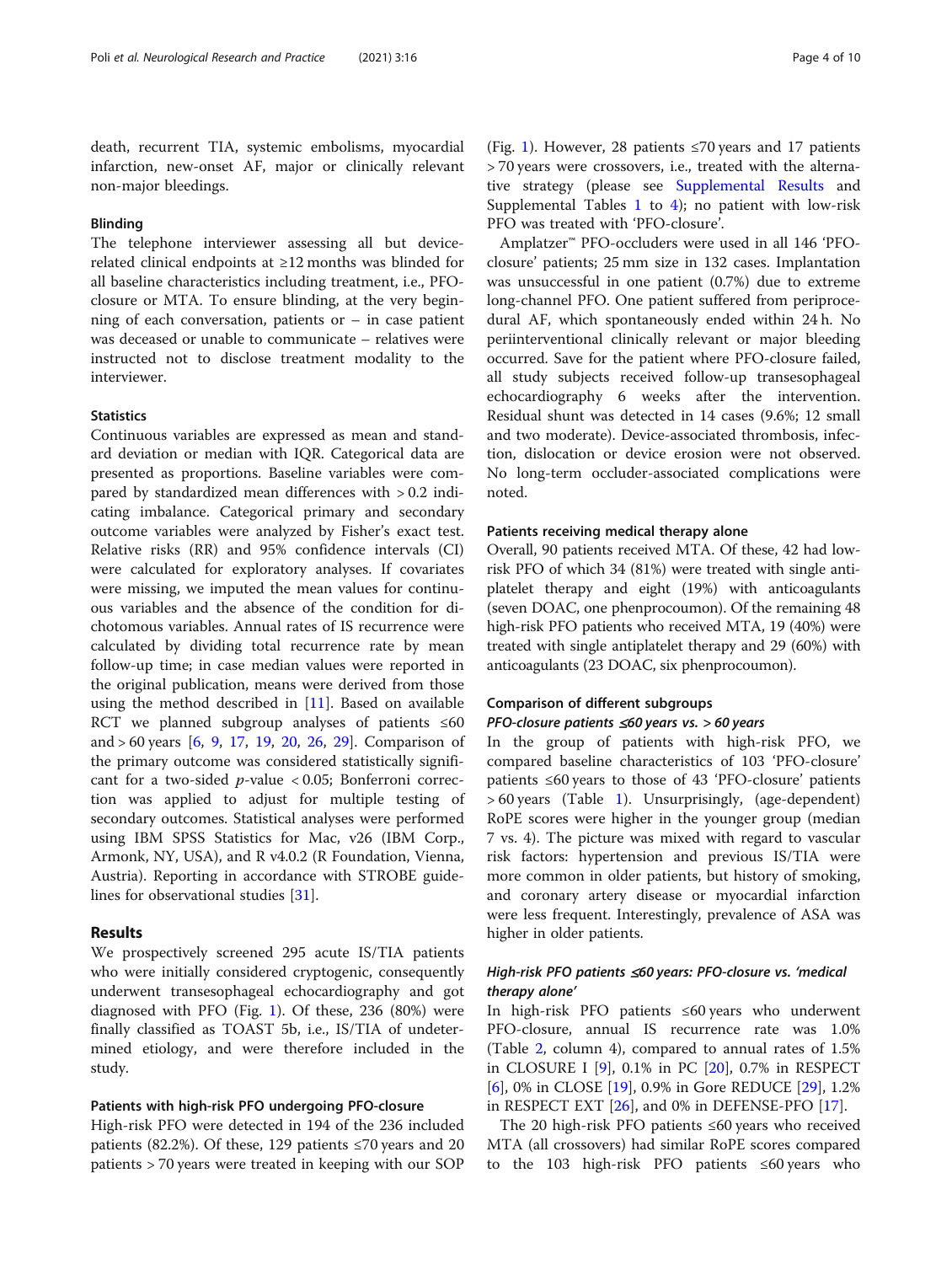<span id="page-4-0"></span>

|                                                                   |                      |                            |                          |                                                           |                                                        |                                                 |                                                  |                                                             |                                                        |                                             | Standardized mean differences for comparison            |                                                           | ৳                                |
|-------------------------------------------------------------------|----------------------|----------------------------|--------------------------|-----------------------------------------------------------|--------------------------------------------------------|-------------------------------------------------|--------------------------------------------------|-------------------------------------------------------------|--------------------------------------------------------|---------------------------------------------|---------------------------------------------------------|-----------------------------------------------------------|----------------------------------|
|                                                                   | $(N = 236)$<br>₹     | PFO-closure<br>$(n = 146)$ | $(n = 90)$<br><b>NTA</b> | $FO(n = 103)$<br>FO-closure<br>high-risk<br>60 years<br>م | PFO-dosure<br>PFO $(n=43)$<br>+ high-risk<br>>60 years | PFO $(n=20)$<br>+ high-risk<br>≤60 years<br>MTA | PFO $(n = 28)$<br>+ high-risk<br>>60years<br>NTA | $PFO(n = 18)$<br>+ low-risk<br>$\leq$ 60 years<br>ÑК        | PFO $(n = 24)$<br>>60years<br>+ low-risk<br><b>MTA</b> | PFO-closure<br>$>60$ vs. $\leq 60$<br>years | high-risk PFO<br>PFO-closure<br>vs. MTA in<br>≤60 years | vs. MTA in<br>high-risk PFO<br>PFO-closure<br>$>60$ years | low-risk vs.<br>high-risk<br>PFO |
| Age, years <sup>a,b</sup>                                         | 58 (47-66),<br>18-88 | 53 (45-62),<br>18-82       | 64 (52-75),<br>33-88     | 49 (40-54),<br>$8 - 60$                                   | 66 (63-73),<br>61-82                                   | $53(41-58)$ ,<br>$33-60$                        | 75 (69-79)<br>$61 - 88$                          | 51 (47-55)<br>$33 - 66$                                     | $70(65 - 76)$<br>$61 - 86$                             | 2.78                                        | 0.30                                                    | 0.94                                                      | 0.48                             |
| Sex, female <sup>c</sup>                                          | 91 (38.6)            | 59 (40.4)                  | 32 (36)                  | 45 (43.7)                                                 | 14(33)                                                 | 9(45)                                           | 9(32)                                            | 7 (39)                                                      | 7 (29)                                                 | 0.23                                        | 0.03                                                    | 0.01                                                      | 0.13                             |
| Pre-stroke mRS 0 <sup>c</sup>                                     | 221 (93.6)           | 138 (94.5)                 | 83 (92)                  | 100(97.1)                                                 | (88)<br>$\frac{8}{20}$                                 | 20 (100)                                        | 25 (89)                                          | 16 (89)                                                     | 22 (92)                                                | 0.34                                        | 0.25                                                    | 0.03                                                      | 0.15                             |
| Medical history                                                   |                      |                            |                          |                                                           |                                                        |                                                 |                                                  |                                                             |                                                        |                                             |                                                         |                                                           |                                  |
| Hypertension <sup>c</sup>                                         | 117 (49.6)           | 73 (50.0)                  | $(6)$ #                  | 41 (39.8)                                                 | 32 (74)                                                | 4 (20)                                          | 19 (68)                                          | 7 (39)                                                      | 14 (58)                                                | 0.75                                        | 0.44                                                    | 0.15                                                      | 0.01                             |
| History of smoking <sup>c</sup>                                   | 56 (23.7)            | 37 (25.3)                  | 19 (21)                  | 33 (32.0)                                                 | $\circledcirc$<br>$\overline{\phantom{a}}$             | 5(25)                                           | 5(18)                                            | 7 (39)                                                      | $2(8)$                                                 | 0.59                                        | 0.16                                                    | 0.25                                                      | 0.07                             |
| Hyperlipidemia <sup>c</sup>                                       | 62 (26.3)            | 37(253)                    | 25 (28)                  | 24 (23.3)                                                 | 13 (30)                                                | 3(15)                                           | 6(21)                                            | 5 (28)                                                      | 11(46)                                                 | 0.16                                        | 0.21                                                    | 0.20                                                      | 0.32                             |
| Obesity <sup>c</sup>                                              | 26 (11.0)            | 17(11.6)                   | (10)                     | 12(11.7)                                                  | 5(12)                                                  | 1(5)                                            | $2\left(7\right)$                                | 3(17)                                                       | 3(13)                                                  | $< 0.01$                                    | 0.24                                                    | 0.15                                                      | 0.12                             |
| Diabetes <sup>c</sup>                                             | 26 (11.0)            | 9(6.2)                     | (61) 11                  | (4.9)                                                     | 4(9)                                                   | 2(10)                                           | 6(21)                                            | 3(17)                                                       | 6(25)                                                  | $0.17$                                      | 0.20                                                    | 0.34                                                      | 0.36                             |
| CAD and/or prior MI <sup>c</sup>                                  | 15 (6.4)             | 5(3.4)                     | 10(11)                   | (4.9)                                                     | $_{\rm 0}$ $_{\rm 0}$                                  | $\circ$                                         | $2\left(7\right)$                                | 2(11)                                                       | 6(25)                                                  | 0.32                                        | 0.32                                                    | 039                                                       | 0.50                             |
| Prior IS/TIA <sup>C</sup>                                         | 30 (12.7)            | 18(123)                    | 12(13)                   | (7.8)<br>$\infty$                                         | 10(23)                                                 | 2(10)                                           | 4(14)                                            | $(17)$<br>$\infty$                                          | 3(13)                                                  | 0.44                                        | 0.08                                                    | 0.23                                                      | 0.06                             |
| Brain imaging                                                     |                      |                            |                          |                                                           |                                                        |                                                 |                                                  |                                                             |                                                        |                                             |                                                         |                                                           |                                  |
| lesions in multiple<br>Acute ischemic<br>drculations <sup>c</sup> | 15 (6.4)             | 7(4.8)                     | 8(9)                     | (4.9)<br>Б                                                | ⊙<br>$\sim$                                            | $\odot$<br>$\overline{ }$                       | 4 (14)                                           | $2(11)$                                                     | $\bigoplus$<br>$\overline{ }$                          | 0.01                                        | 0.01                                                    | 0.33                                                      | 0.04                             |
| Echocardiography                                                  |                      |                            |                          |                                                           |                                                        |                                                 |                                                  |                                                             |                                                        |                                             |                                                         |                                                           |                                  |
| Small shunt <sup>c</sup>                                          | 28 (11.9)            | 10(6.8)                    | 18 (20)                  | $\left( 7.8\right)$<br>$\infty$                           | $2(5)$                                                 | $\circ$                                         | $\mathfrak{D}$<br>$\overline{a}$                 | 6 (33)                                                      | 11(46)                                                 | 0.14                                        | 0.93                                                    | 0.18                                                      | 2.42                             |
| Moderate shunt <sup>c</sup>                                       | 65 (27.5)            | 32 (21.9)                  | 33 $(37)$                | 23(22.3)                                                  | 9(21)                                                  | $_{\odot}$ $\odot$                              | 8(29)                                            | 12(67)                                                      | 13 (54)                                                |                                             |                                                         |                                                           |                                  |
| Large shunt <sup>c</sup>                                          | 143 (60.6)           | 104(71.2)                  | 39 (43)                  | 72 (69.9)                                                 | 32 (74)                                                | 20 (100)                                        | 19 (68)                                          | $\circ$                                                     | $\circ$                                                |                                             |                                                         |                                                           |                                  |
| <b>ASA<sup>c</sup></b>                                            | 99 (41.9)            | 75 (51.4)                  | $24(27)$                 | 47 (45.6)                                                 | 28 (65)                                                | 3(15)                                           | 21 (75)                                          | $\circ$                                                     | $\circ$ $^{o}$                                         | 0.40                                        | $\overline{0.71}$                                       | 0.22                                                      | 1.44                             |
| LVEF, $\%^d$                                                      | $592 \pm 3.6$        | $59.3 \pm 3.7$             | $59.1 \pm 3.3$           | $9.5 \pm 3.1$<br>Ч                                        | $58.7 \pm 4.9$                                         | $60.0 \pm 0.0$                                  | $57.7 \pm 5.0$                                   | $60.0 \pm 0.0$                                              | $59.4 \pm 3.1$                                         | 0.19                                        | 0.24                                                    | 0.21                                                      | $0.17$                           |
| Qualifying event                                                  |                      |                            |                          |                                                           |                                                        |                                                 |                                                  |                                                             |                                                        |                                             |                                                         |                                                           |                                  |
| $\leq$                                                            | 187 (79.2)           | 119 (81.5)                 | 68 (76)                  | (84.5)<br>87                                              | 32 (74)                                                | 15 (75)                                         | 23 (82)                                          | 13 (72)                                                     | 17(71)                                                 | 0.25                                        | 0.24                                                    | 0.19                                                      | 0.22                             |
| $\mathbb{T} \mathbb{A}^c$                                         | 49 (20.8)            | 27 (185)                   | 22(24)                   | 6(15.5)                                                   | 11(26)                                                 | 5 (25)                                          | 5(18)                                            | 5 (28)                                                      | 7 (29)                                                 |                                             |                                                         |                                                           |                                  |
| Admission NIHSS <sup>a</sup>                                      | $1 (0 - 4)$          | $1(0-4)$                   | $1(0-4)$                 | $(6-0)$                                                   | $(0-4)$<br>$\sim$                                      | $1(0-2)$                                        | $1(0-3)$                                         | $\widehat{\Theta}$<br>$\infty$                              | $1(0-5)$                                               | 0.07                                        | 0.36                                                    | 0.02                                                      | 0.23                             |
| $D$ -dimers $> 0.5$<br>$\mu g/m L^c$                              | 47 (19.9)            | 26 (17.8)                  | 21(23)                   | (17.5)<br>$\infty$                                        | (19)<br>$\infty$                                       | (10)<br>$\sim$                                  | (32)<br>$\circ$                                  | $\left( \begin{matrix} 1\\ 1\end{matrix} \right)$<br>$\sim$ | 8(33)                                                  | 0.03                                        | 0.22                                                    | 032                                                       | 0.12                             |
| thrombosis or<br>pulmonary<br>embolism <sup>c</sup><br>Deep vein  | 12(5.1)              | $7\ (4.8)$                 | 5(6)                     | $(3.9)$                                                   | S<br>$\sim$                                            | $\odot$<br>$\sim$                               | E<br>$\overline{\phantom{0}}$                    | $\circledcirc$<br>$\overline{ }$                            | E<br>$\overline{ }$                                    | 0.14                                        | 0.24                                                    | 0.15                                                      | 0.02                             |
| RoPE score <sup>a</sup>                                           | $5(4-7)$             | $6(4-7)$                   | $5(3-6)$                 | $(5 - 8)$                                                 | $(3-5)$<br>4                                           | $7(6-7)$                                        | $3(3-4)$                                         | $6(5-7)$                                                    | $4(3-5)$                                               | 2.01                                        | 0.05                                                    | 030                                                       | 0.52                             |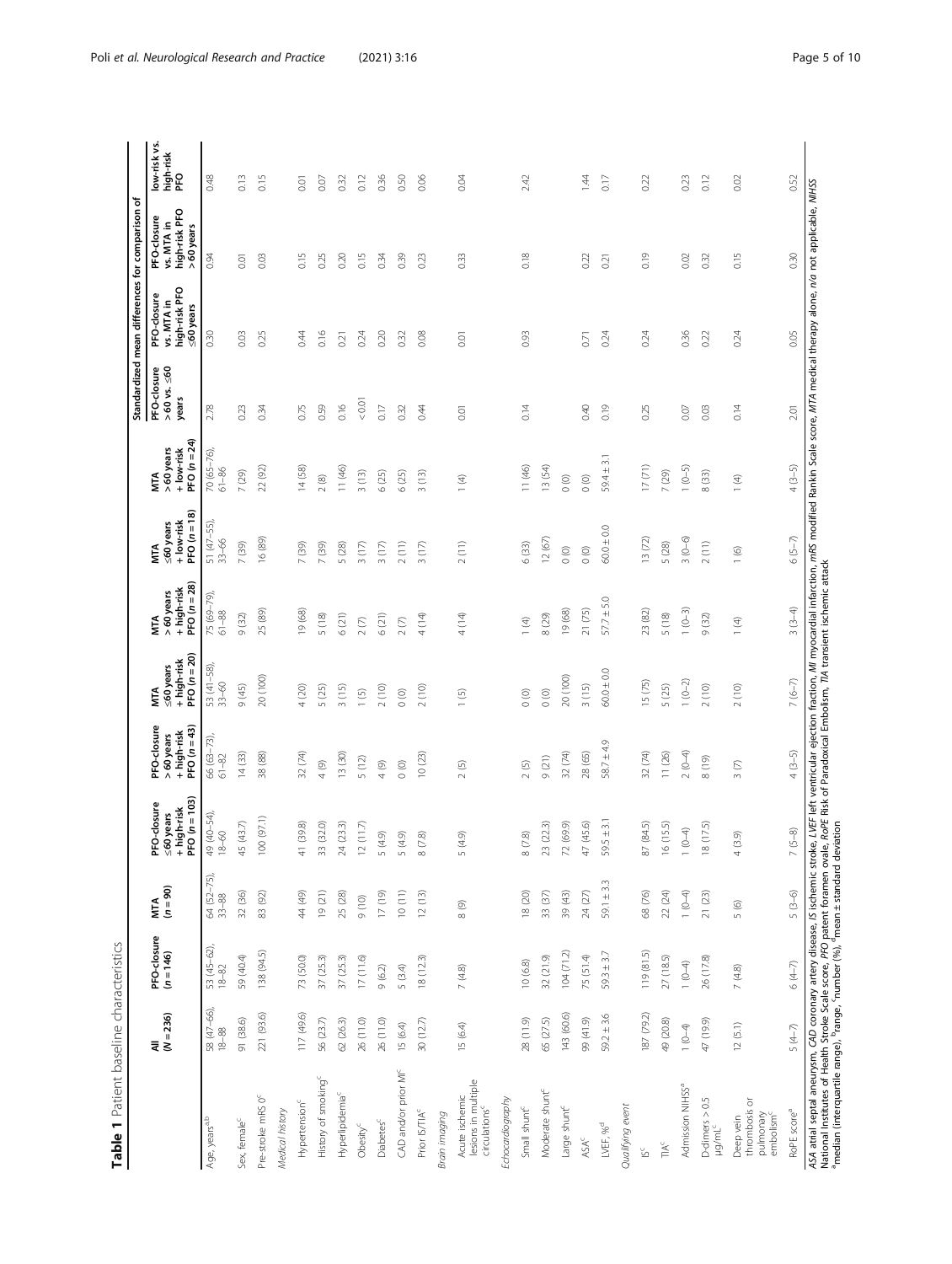<span id="page-5-0"></span>

|                                                                                                                                                                                                                                                   |                  |                                    |                                                             |                                                            |                                                             |                                                          |                                                          |                                                         |                                                         | p for comparison of                         |                                                         | Relative risk (95% confidence interval) for comparison of |                                         |
|---------------------------------------------------------------------------------------------------------------------------------------------------------------------------------------------------------------------------------------------------|------------------|------------------------------------|-------------------------------------------------------------|------------------------------------------------------------|-------------------------------------------------------------|----------------------------------------------------------|----------------------------------------------------------|---------------------------------------------------------|---------------------------------------------------------|---------------------------------------------|---------------------------------------------------------|-----------------------------------------------------------|-----------------------------------------|
|                                                                                                                                                                                                                                                   | $(N = 236)$<br>₹ | $(n = 146)$<br>closure<br><u>ዕ</u> | $(n = 90)$<br><b>MTA</b>                                    | PFO $(n = 103)$<br>PFO-closure<br>+ high-risk<br>≤60 years | PFO-closure<br>PFO $(n = 43)$<br>+ high-risk<br>$>60$ years | PFO $(n = 20)$<br>+ high-risk<br>≤60 years<br><b>MTA</b> | PFO $(n = 28)$<br>+ high-risk<br>>60 years<br><b>MTA</b> | PFO $(n = 18)$<br>+ low-risk<br>≤60 years<br><b>MTA</b> | PFO $(n = 24)$<br>>60 years<br>+ low-risk<br><b>MTA</b> | $>60$ vs. $\leq 60$<br>PFO-closure<br>years | PFO-dosure vs.<br>MTA in high-<br>≤60 years<br>risk PFO | PFO-closure vs.<br>MTA in high-<br>>60 years<br>risk PFO  | low-risk vs.<br>high-risk<br><b>PEO</b> |
| Ischemic stroke <sup>a</sup>                                                                                                                                                                                                                      | 7(3.0)           | 6(4.1)                             | $\binom{1}{1}$                                              | 3(2.9)                                                     | $\frac{3}{2}$                                               | $\circ$                                                  | $\frac{1}{4}$                                            | $\circ$                                                 | $\circ$                                                 | 0.36                                        | $1.41$ $(0.08 - 26.36)^5$                               | $1.95(0.21 - 17.85)$                                      | $0.30(0.02 - 5.19)^9$                   |
| Intracranial hemorrhage <sup>a</sup>                                                                                                                                                                                                              | (0.0) 0          |                                    |                                                             |                                                            |                                                             |                                                          |                                                          |                                                         |                                                         | n/a                                         |                                                         |                                                           |                                         |
| Transient ischemic<br>$\mathsf{attack}^{\mathsf{a}}$                                                                                                                                                                                              | 6(2.5)           | 6(4.1)                             | $\circ$                                                     | 3(2.9)                                                     | 3(7)                                                        | $\circ$                                                  | $\frac{0}{0}$                                            | $\circ$                                                 | $\circ$                                                 | $0.36^{+}$                                  | $1.41 (0.08 - 26.36)^9$                                 | 4.61 (0.25-86.05) <sup>§</sup>                            | $0.35(0.02 - 6.08)^9$                   |
| Systemic embolism <sup>a</sup>                                                                                                                                                                                                                    | (0.0) 0          |                                    |                                                             |                                                            |                                                             |                                                          |                                                          |                                                         |                                                         | n/a                                         |                                                         |                                                           |                                         |
| Myocardial infarction <sup>a</sup>                                                                                                                                                                                                                | 3(1.3)           | 2(1.4)                             | $\left( \begin{matrix} 1 \\ 1 \end{matrix} \right)$         | $1(1.0)$                                                   | 1(2)                                                        | (0)                                                      | $\frac{1}{2}$                                            | $\circ$                                                 | $\circ$                                                 | $0.50^{*}$                                  | 0.61 $(0.03 - 14.37)^9$                                 | 0.65 (0.04-9.99)                                          | $0.65 (0.03 - 12.31)^9$                 |
| Death from any cause <sup>a</sup>                                                                                                                                                                                                                 | 10(42)           | 2(1.4)                             | ම<br>$\infty$                                               | (1.0)                                                      | $\odot$                                                     | $\circ$                                                  | 4(14)                                                    | $\circledcirc$                                          | 3(13)                                                   | $0.50^{*}$                                  | $0.61$ $(0.03 - 14.37)^9$                               | $0.16(0.02 - 1.38)$                                       | 3.08 (0.91-10.43)                       |
| New-onset atrial<br>fibrillation <sup>a</sup>                                                                                                                                                                                                     | 1(0.4)           | 1(0.7)                             | $\circ$                                                     | 0(0.0)                                                     | (2)                                                         | $\circ$                                                  | $\circ$                                                  | $\circ$                                                 | $\circ$                                                 | 0.29 <sup>†</sup>                           | n/a                                                     | $1.98(0.08 - 46.89)^9$                                    | $1.51 (0.06 - 36.48)^9$                 |
| Major Bleedings <sup>a</sup>                                                                                                                                                                                                                      | (0.0) 0          |                                    |                                                             |                                                            |                                                             |                                                          |                                                          |                                                         |                                                         | n/a                                         |                                                         |                                                           |                                         |
| relevant non-major<br>Major or clinically<br>bleedings <sup>a</sup>                                                                                                                                                                               | 0(0.0)           |                                    |                                                             |                                                            |                                                             |                                                          |                                                          |                                                         |                                                         | n/a                                         |                                                         |                                                           |                                         |
| outcome events <sup>a</sup><br>PFO-unrelated                                                                                                                                                                                                      | 14(5.9)          | 5 (3.4)                            | $(01)$ 6                                                    | 2(1.9)                                                     | $\frac{3}{2}$                                               | $\circ$                                                  | 5(18)                                                    | 1(6)                                                    | 3(13)                                                   | $0.15+$                                     | $1.01 (0.05 - 20.28)^9$                                 | $0.49(0.12 - 2.02)$                                       | 2.05 (0.66-6.35)                        |
| MRS at follow-up 0<br>or $1^a$                                                                                                                                                                                                                    | 198 (83.9)       | 129 (88.4)                         | 69 (77)                                                     | 96 (93.2)                                                  | 33 (77)                                                     | 20 (100)                                                 | 19(68)                                                   | $(0 - 1)$                                               | $0(0-2)$                                                | $0.01$ <sup><math>+</math></sup>            | 3.03 (0.18-51.02) <sup>§</sup>                          | $0.72(0.34 - 1.55)$                                       | 2.13 (1.17-3.87)                        |
|                                                                                                                                                                                                                                                   |                  |                                    |                                                             |                                                            |                                                             |                                                          |                                                          |                                                         |                                                         | Standardized mean differences               |                                                         |                                                           |                                         |
| Follow-up time (days) <sup>b</sup>                                                                                                                                                                                                                |                  |                                    | $1016 \pm 479$ $1013 \pm 471$ $1021 \pm 494$ $1061 \pm 471$ |                                                            | $899 \pm 455$                                               | $1114 \pm 433$                                           | $878 \pm 474$                                            | $993 \pm 457$                                           | $1131 \pm 570$                                          | 0.35                                        | 0.12                                                    | 0.05                                                      | 0.14                                    |
| "humber (%), "mean ± standard deviation, ‡secondary outcomes: after Bonferroni adjustment, $p < 0.005$ is considered significant, §0.5 was added to each group if zero events in one group<br>MRS modified Rankin Scale score, n/a not applicable |                  |                                    |                                                             |                                                            |                                                             |                                                          |                                                          |                                                         |                                                         |                                             |                                                         |                                                           |                                         |

Table 2 Outcomes of patients with 'patent foramen ovale (PFO)-closure' and 'medical therapy alone (MTA)' Table 2 Outcomes of patients with 'patent foramen ovale (PFO)-closure' and 'medical therapy alone (MTA)'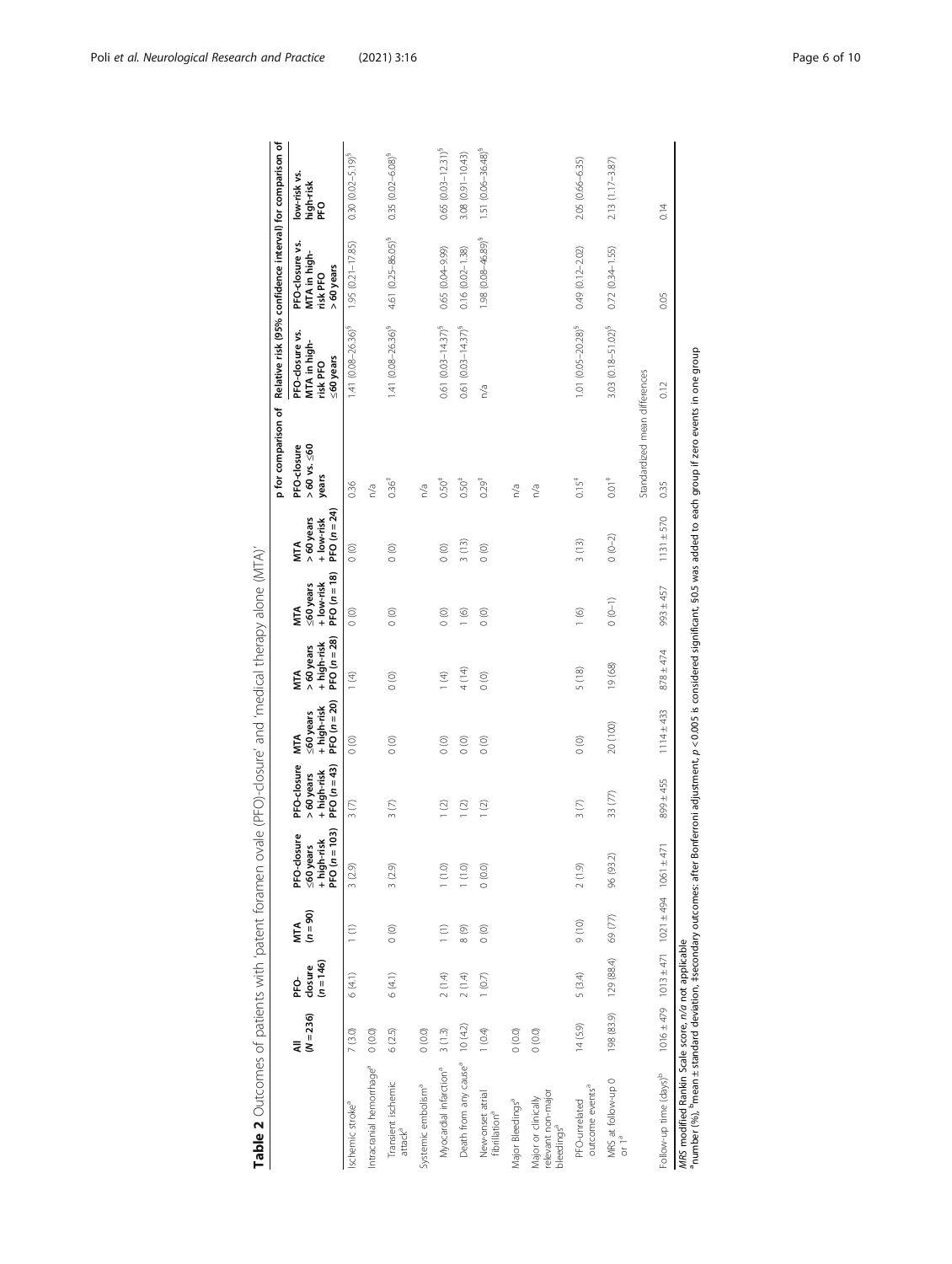underwent PFO-closure (Table [1](#page-4-0)). Besides higher prevalence of deep venous thrombosis or pulmonary embolism, former were 'healthier' with regard to pre-stroke mRS, vascular risk factors, D-dimers, and admission National Institutes of Health Stroke Scale (NIHSS) score, and no outcome event was detected in this group.

## High-risk PFO patients > 60 years: PFO-closure vs. 'medical therapy alone'

When comparing high-risk PFO patients > 60 years who underwent PFO-closure  $(n = 43)$  with those high-risk PFO patients  $> 60$  years receiving MTA ( $n = 28$ ), the higher age of the latter (median 75 vs. 66 years), which is an obvious result of our selection algorithm (Fig. [1](#page-1-0)), combined with higher rates of diabetes and history of smoking, well explains lower RoPE scores in this group (median 3 vs. 4) (Table [2](#page-5-0)). Overall, vascular risk factors – except previous IS/TIA – but also elevated D-dimers and ASA were more common in the MTA group. IS recurrence rate being 7% (95%CI 0.0–16.4) in high-risk PFO patients > 60 years who underwent PFO-closure compared to 4% (95%CI 0.0–12.0) in those receiving MTA (RR 1.95, 95%CI 0.21–17.85) (Table [2](#page-5-0) and Fig. [2](#page-2-0)). Interestingly, all recurrent IS were again classified as TOAST 5b (please see Supplemental Table [5](#page-8-0)). Rate of outcome events unrelated to PFO (i.e., all events except ischemic stroke, TIA, systemic embolism, and related death) was 7% (95%CI 0.0–15.6) in high-risk PFO patients > 60 years who underwent PFO-closure and 18% (95%CI 4.6–32.3) in high-risk PFO patients  $>60$  years who received MTA (RR 0.49, 95%CI 0.12–2.02).

#### High-risk vs. low-risk PFO patients

Compared to the 194 high-risk PFO patients, the 42 low-risk PFO patients were older, had more vascular risk factors, and consequently lower RoPE scores. Low-risk PFO patients had higher admission NIHSS scores and more often TIA (rather than IS) as qualifying event. All 42 low-risk PFO patients were treated with MTA and none of them suffered recurrent IS. Of the eight patients who were treated with oral anticoagulants, five had deep venous thrombosis, pulmonary embolism or suspected hypercoagulable state and three received oral anticoagulation due to high RoPE score. Rate of outcome events unrelated to PFO was 10% (95%CI 2.2–19.6) in low-risk and 5.2% (95%CI 2.5–8.7) in high-risk PFO patients (RR 2.05, 95%CI 0.66–6.35). Low-risk PFO patients less likely reached an mRS of 0 or 1 at follow-up.

Overall, no intracranial hemorrhage, systemic embolism, or major or clinically relevant non-major bleeding occurred. Ten patients died during follow-up, three from cardiovascular events other than stroke, and seven from non-cardiovascular disease. Further outcome measures and follow-up times are summarized in Table [2](#page-5-0). Two MTA patients (one with high-risk, and one with low-risk PFO) were lost to follow-up with no information available after discharge (Fig. [1](#page-1-0)).

#### **Discussion**

In this prospective case series including consecutive patients with PFO who presented with acute cryptogenic IS/TIA (TOAST 5b) at our stroke unit, we evaluated a straightforward SOP to guide treatment decisions regarding interventional or conservative PFO-management.

To date, six RCT investigating transcatheter PFOclosure for secondary stroke prevention in patients with cryptogenic IS/TIA have been published, five of them with an upper age limit of 60 years [\[6](#page-8-0), [9,](#page-8-0) [17](#page-9-0), [19](#page-9-0), [20,](#page-9-0) [26](#page-9-0), [29\]](#page-9-0). Data from beyond this age is thus scarce. Taking a closer look at patient selection, baseline characteristics and (sub) group effects in the different trials, the benefit of PFO-closure is clearly demonstrated for patients ≤60 years and can be attributed to the inclusion of patients with high-risk PFO [\[17](#page-9-0), [19](#page-9-0), [29\]](#page-9-0); longer duration of follow-up increases the positive effect of PFO-closure seen in the trials [[26](#page-9-0)].

Our prospectively collected real-world data of patients with PFO and cryptogenic IS/TIA confirms these findings, which is unsurprising as patient selection for 'PFOclosure' resembles inclusion criteria of the more recent RCT [[17,](#page-9-0) [19,](#page-9-0) [29](#page-9-0)]. However, we indicated PFO-closure also in high-risk PFO patients > 60 years of age. This allowed us to estimate recurrent IS rates in patients who were not assessed in RCT so far – except the very few patients enrolled in DEFENSE-PFO [[17\]](#page-9-0). Physicians should be wary of just extrapolating trial results to an older population: Multimorbidity in older patients (compare Table [1\)](#page-4-0) may indicate that competing otherthan-PFO etiologies may underly the qualifying or recurrent IS/TIA, which might be better addressed by an adequate MTA. On the other hand, elderly patients are more likely to suffer deep vein thrombosis, pulmonary emboli and right cardiac pressure overload which renders a PFO more susceptible for paradoxical transcardiac emboli.

PFO-closure would only be expected to prevent recurrent PFO-related events. Notably, in none of our patients suffering recurrent IS another-than-PFO cause could be identified (please see Supplemental Table [5](#page-8-0)). Too little precision in our estimates, however, does not allow any firm conclusion on optimal treatment of high-risk PFO patients  $> 60$  years (compare Table [2](#page-5-0) and Fig. [2\)](#page-2-0). As PFO-associated embolism is supposed to be caused either by a paradoxical embolus originating from the venous system or an embolus formed in or at the atrial septum or ASA, antiplatelet therapy may not be the right choice for prevention of recurrent embolism. A recent meta-analysis of NAVIGATE ESUS, PICSS and the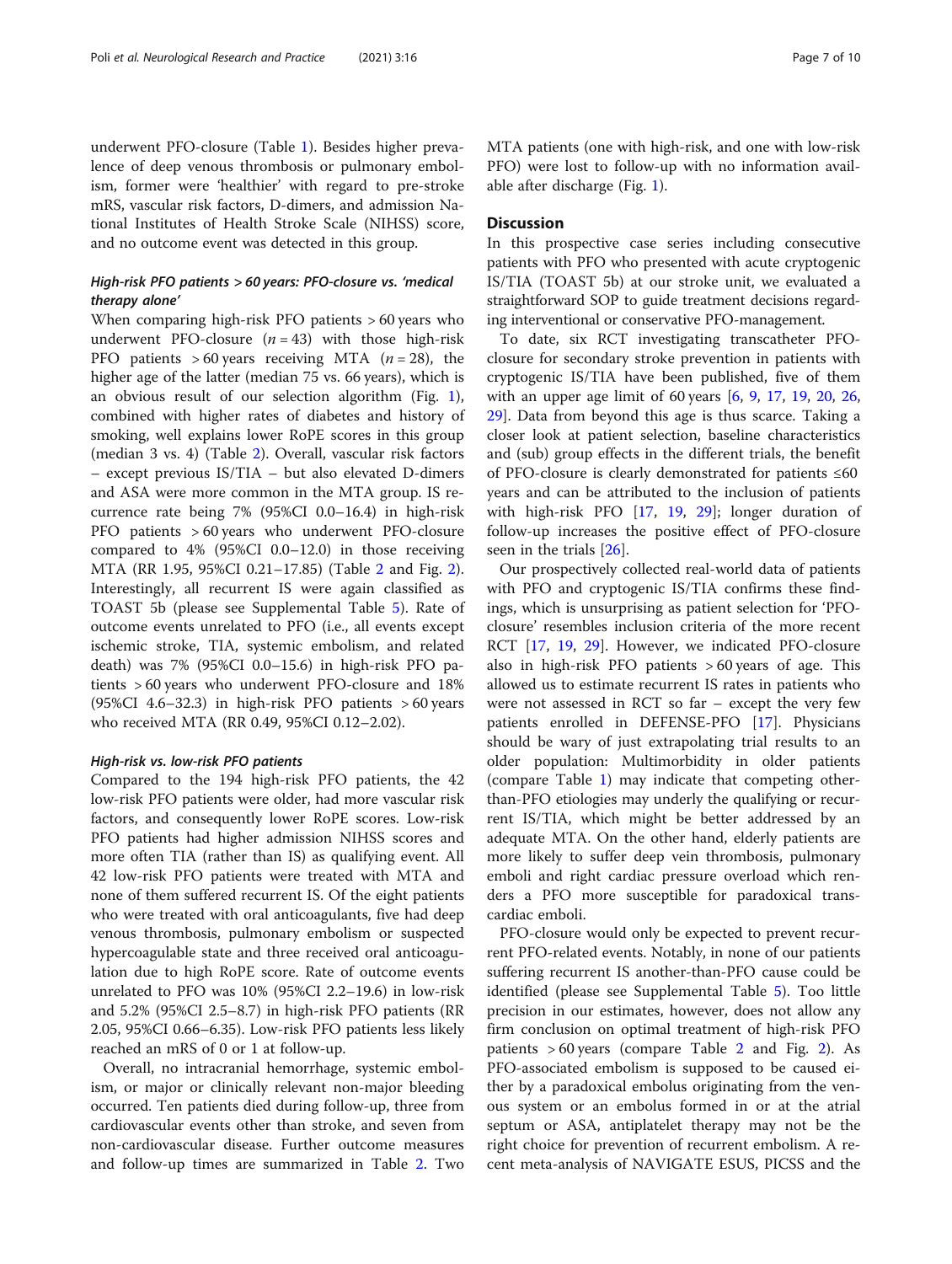CLOSE trial indicates that anticoagulation compared to antiplatelet therapy might reduce the risk of stroke recurrence among cryptogenic stroke patients with PFO by about half [\[12\]](#page-8-0). In our study, patients with high-risk PFO were predominantly treated with oral anticoagulation, preferably with DOAC, depending on their age, either as bridging therapy until PFO-closure (≤70 years) or as life-long MTA (> 70 years). No patient with low-risk PFO underwent PFO-closure and only the minority (19%) received oral anticoagulation due to either a high RoPE score or venous thrombosis/suspected hypercoagulable state. Although the numbers and events of patients who received oral anticoagulation or antiplatelet therapy in our study was limited, the observed 0% IS/ TIA recurrence indicates that the use of the latter might be sufficiently effective for secondary stroke prevention in the majority of patients with low-risk PFO. However, no bleeding events were noted during follow-up in either treatment group. Higher mortality in MTA patients (compared to our patients who were treated with PFOclosure) was unrelated to stroke and reflects their older age and higher overall morbidity.

In our study, the rate of successful device implantation was 99%, and of residual shunt 9.6%. This confirms the similarly high rates of procedural success observed in recent RCT and indicates feasibility of the intervention also in patients  $> 60$  years when using modern devices [[17,](#page-9-0) [19](#page-9-0), [29\]](#page-9-0). Importantly, two of our patients with residual shunt suffered IS/TIA during follow-up.

We detected (transient) periprocedural AF in only one patient (0.6%), and no patient reported AF detection during follow-up. Comparable rates of periprocedural AF were observed in PC and DEFENSE-PFO, i.e., two out of 204 and one out of 60 patients [\[17](#page-9-0), [20](#page-9-0)]. Other RCT did not distinguish periprocedural AF from newonset AF during follow-up [\[6](#page-8-0), [9](#page-8-0), [19,](#page-9-0) [26,](#page-9-0) [29\]](#page-9-0). In prior studies [\[2](#page-8-0), [4](#page-8-0), [28\]](#page-9-0), up to 20% of new-onset AF after PFOclosure led to the suggestion that the procedure itself induces AF. Postinterventional AF has also been associated to the type of occluder, with the STARFlex™ (NMT Medical, Boston, Massachusetts, USA) showing higher AF rates than the Amplatzer™ PFO-occluder [[9,](#page-8-0) [20\]](#page-9-0). The sole use of Amplatzer™ PFO-occluders in our patients may have contributed to the low prevalence of newonset AF. Besides, reporting of AF during follow-up was based on a telephone interview and not on repetitive Holter recordings or loop recorders [[4](#page-8-0)]. On the one hand, AF after PFO-closure is usually transient and the clinical relevance remains uncertain [\[9](#page-8-0), [29\]](#page-9-0). On the other hand, paroxysmal AF was detected in a relevant number of cryptogenic stroke patients and might constitute the actual cause underlying the index or recurrent strokes [[23,](#page-9-0) [25\]](#page-9-0). Due to its therapeutic implications, prolonged cardiac rhythm monitoring might thus contribute to the exclusion of occult AF also in patients with cryptogenic stroke and PFO.

#### **Limitations**

The decision for interventional PFO-closure or MTA was not randomized. Nonetheless, real-world data on outcome of patients with cryptogenic IS/TIA undergoing PFOclosure or MTA are of considerable clinical value as they may verify the findings of RCT. Second, due to the singlecenter setting and the relatively short follow-up interval, the number of patients and of total events is rather low. Apriori sample size calculation was not conducted. Third, the telephone interviewer did not use a standardized, validated recurrent IS/TIA questionnaire to determine whether new events had occurred. However, medical records of all patients reporting events were obtained from treating hospitals. Fourth, comparison of the rates of recurrent IS and intracranial hemorrhage in our patients ≤60 years with RCT data is limited due to the different duration of followup. In RCT, time of follow-up ranges between 2 years in CLOSURE I and nearly 6 years in RESPECT EXT. [\[9](#page-8-0), [26](#page-9-0)] However, we calculated annual rates of recurrent IS for all trials to facilitate comparison. Fifth, we only used Amplatzer™ PFO-occluders, whereas CLOSURE I, CLOSE, and Gore REDUCE used different types of PFO-occluders [[9](#page-8-0), [19](#page-9-0), [29](#page-9-0)]. Sixth, the number of new-onset AF after PFOclosure may be underestimated in our study as systematic prolonged cardiac monitoring > 72 h was not performed. However, prolonged rhythm monitoring was equally not required in neither of the six RCT nor in NAVIGATE or RESPECT ESUS [\[6,](#page-8-0) [8](#page-8-0), [9](#page-8-0), [12](#page-8-0), [17,](#page-9-0) [19](#page-9-0), [20,](#page-9-0) [29\]](#page-9-0). We did not assess aortic plaque load in our study, a relevant condition which might have significantly contributed to stroke recurrence risk, especially in elderly patients. Optimal antithrombotic regimen for treatment of aortic arch atherosclerosis, however, is still under debate [[3](#page-8-0)]. Importantly, all patients of our study received an antithrombotic. Finally, many high-risk PFO patients were not treated according SOP but with the alternative strategy (Fig. [1\)](#page-1-0). Individual treatment decision of such a relevant fraction inevitably leads to selection bias and independently of baseline characteristics (please see [Supplemental Results\)](#page-8-0).

#### Conclusion

The 1.0% annual stroke recurrence rate in our high-risk PFO patients ≤60 years who underwent 'PFO-closure' replicates the results of the six available RCT  $[6, 9, 17, 17]$  $[6, 9, 17, 17]$  $[6, 9, 17, 17]$  $[6, 9, 17, 17]$  $[6, 9, 17, 17]$  $[6, 9, 17, 17]$ [19,](#page-9-0) [20,](#page-9-0) [26,](#page-9-0) [29\]](#page-9-0) in a real-world setting. High-risk PFO patients > 60 years who underwent PFO-closure had similar IS recurrence rates (7%) than those treated with MTA (4%; RR 1.95, 95%CI 0.21–17.85). Finally, the low stroke recurrence rate in MTA-treated low-risk PFO patients of any age indicates the appropriateness of this therapeutic choice in this population.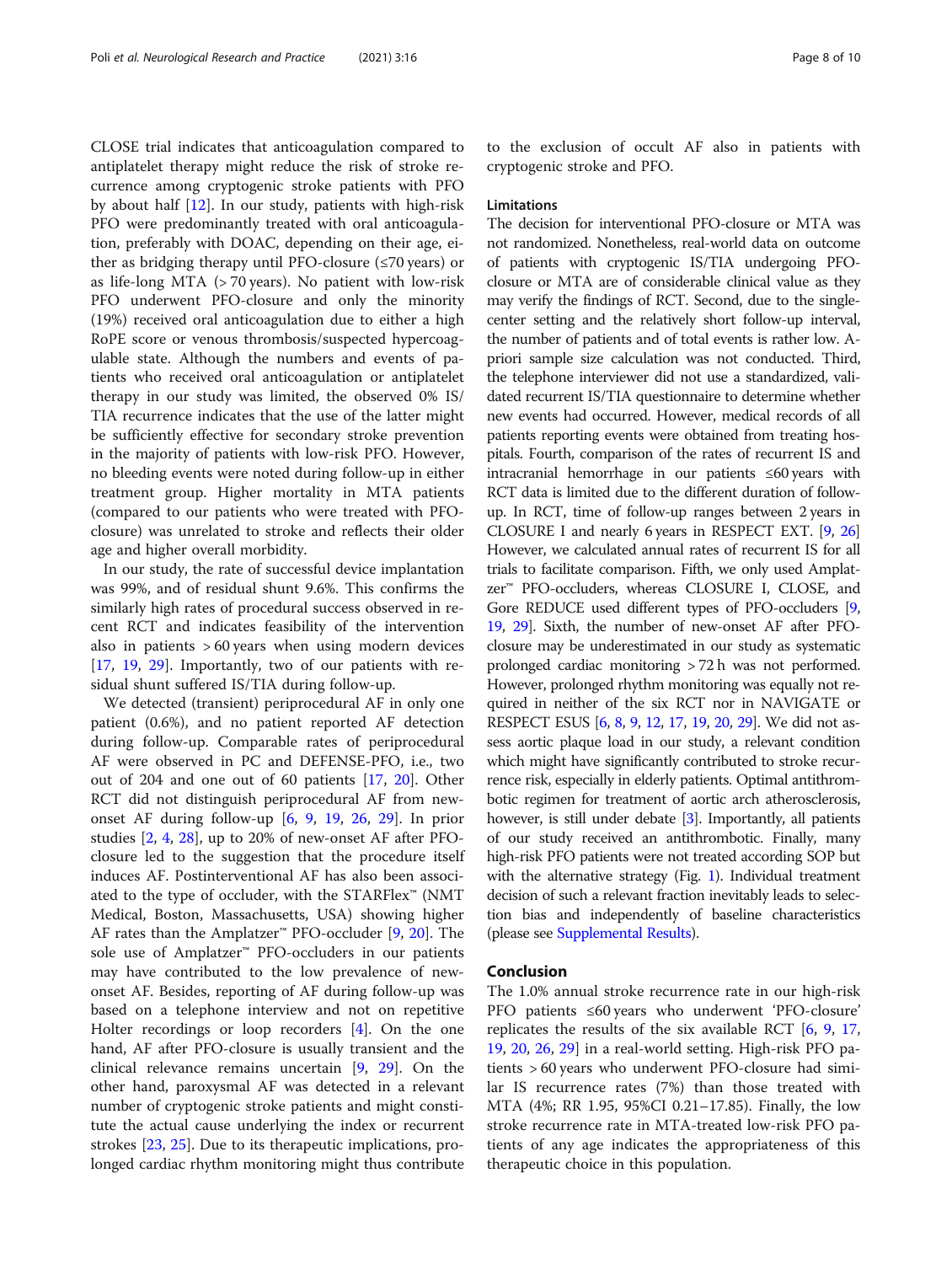#### <span id="page-8-0"></span>Abbreviations

AF: Atrial fibrillation; ASA: Atrial septal aneurysm; CAD: Coronary artery disease; CI: Confidence interval; DOAC: Direct oral anticoagulant(s); IS: Ischemic stroke; LVEF: Left ventricular ejection fraction; MI: Myocardial infarction; MTA: Medical therapy alone; mRS: Modified Rankin Scale score; n/ a: Not applicable; NIHSS: National Institutes of Health Stroke Scale; PFO: Patent foramen ovale; RCT: Randomized controlled trial(s); RoPE: Risk of Paradoxical Embolism; TIA: Transient ischemic attack; TOAST: Trial of Org 10172 in Acute Stroke Treatment

## Supplementary Information

The online version contains supplementary material available at [https://doi.](https://doi.org/10.1186/s42466-021-00114-3) [org/10.1186/s42466-021-00114-3.](https://doi.org/10.1186/s42466-021-00114-3)

#### Additional file 1.

#### Acknowledgements

Not applicable.

#### Authors' contributions

CSZ and SP conceived and designed the study, undertook patient recruitment, analyzed the data, and drafted the manuscript. ES, KALM, and WB conducted follow-up data acquisition. JM, KP, and AM independently rechecked all available patient data including baseline characteristics and follow-up data including external medical reports. SG reevaluated TEE recordings. MK helped with data analysis. FH, MG, and UZ helped interpreting the data. All authors reviewed and edited the manuscript and approved the final version of the manuscript. SP had full access to all the data in the study, and had final responsibility for the decision to submit for publication.

#### Funding

Not applicable.

#### Availability of data and materials

The datasets used and/or analyzed during the current study are available from the corresponding author on reasonable request.

#### **Declarations**

#### Ethics approval and consent to participate

Independent review board approval was obtained prior to all study related activity from the ethical committee of the University of Tübingen (protocol no. 522/2012BO2). Written informed consent was obtained from all patients or their legally authorized representatives prior to inclusion.

#### Consent for publication

Not applicable.

#### Competing interests

CSZ received a research grant from Medtronic, and honoraria from Vifor Pharma and Novartis. FH received reimbursement for congress traveling from Bayer. WB received speakers' honoraria and proctoring honoraria from Abbott Vascular Germany. MG received honoraria from AstraZeneca, Bayer and Bristol Myers Squibb (BMS). UZ received research grants from BMS, European Research Council, German Federal Ministry of Education and Research, German Research Foundation, Janssen Pharmaceuticals, and Takeda, and personal consulting fees from Bayer, CorTec, and Pfizer. SP received research grants from BMS/Pfizer, Daiichi Sankyo, European Union, German Federal Joint Committee Innovation Fund, and German Federal Ministry of Education and Research, and speakers' honoraria/consulting fees from AstraZeneca, Bayer, Boehringer-Ingelheim, BMS/Pfizer, Daiichi Sankyo, Portola, and Werfen. ES, JM, KP, MK, AM, SG, and KALM report no conflict of interest.

#### Author details

<sup>1</sup>Department of Neurology & Stroke, Eberhard-Karls University, Hoppe-Seyler-Str. 3, 72076 Tübingen, Germany. <sup>2</sup>Hertie Institute for Clinical Brain Research, Eberhard-Karls University, Tuebingen, Germany. <sup>3</sup>Department of Cardiology, Eberhard-Karls University, Tuebingen, Germany. <sup>4</sup>Cardiology

Division, Department of Medicine, University Hospital, and Cardiovascular Research Institute, Basel, Switzerland.

#### Received: 17 January 2021 Accepted: 1 March 2021 Published online: 01 April 2021

#### References

- Adams Jr., H. P., Bendixen, B. H., Kappelle, L. J., Biller, J., Love, B. B., Gordon, D. L., & Marsh 3rd., E. E. (1993). Classification of subtype of acute ischemic stroke. Definitions for use in a multicenter clinical trial. TOAST. Trial of Org 10172 in Acute Stroke Treatment. Stroke, 24(1), 35–41 [http://www.ncbi.nlm.](http://www.ncbi.nlm.nih.gov/pubmed/7678184) [nih.gov/pubmed/7678184](http://www.ncbi.nlm.nih.gov/pubmed/7678184).
- 2. Alaeddini, J., Feghali, G., Jenkins, S., Ramee, S., White, C., & Abi-Samra, F. (2006). Frequency of atrial tachyarrhythmias following transcatheter closure of patent foramen ovale. The Journal of Invasive Cardiology, 18(8), 365–368 [http://www.ncbi.nlm.nih.gov/pubmed/16877784.](http://www.ncbi.nlm.nih.gov/pubmed/16877784)
- 3. Amarenco, P., Davis, S., Jones, E. F., Cohen, A. A., Heiss, W. D., Kaste, M., … Aortic Arch Related Cerebral Hazard Trial, I (2014, May). Clopidogrel plus aspirin versus warfarin in patients with stroke and aortic arch plaques. Stroke, 45(5), 1248–1257. <https://doi.org/10.1161/STROKEAHA.113.004251>.
- 4. Burow, A., Schwerzmann, M., Wallmann, D., Tanner, H., Sakata, T., Windecker, S., … Delacretaz, E. (2008). Atrial fibrillation following device closure of patent foramen ovale. Cardiology, 111(1), 47–50. [https://doi.org/10.1159/](https://doi.org/10.1159/000113427) [000113427](https://doi.org/10.1159/000113427).
- Cabanes, L., Mas, J. L., Cohen, A., Amarenco, P., Cabanes, P. A., Oubary, P., … de Recondo, J. (1993, Dec). Atrial septal aneurysm and patent foramen ovale as risk factors for cryptogenic stroke in patients less than 55 years of age. A study using transesophageal echocardiography. Stroke, 24(12), 1865–1873.
- 6. Carroll, J. D., Saver, J. L., Thaler, D. E., Smalling, R. W., Berry, S., MacDonald, L. A., … Tirschwell, D. L. (2013, Mar 21). Closure of patent foramen ovale versus medical therapy after cryptogenic stroke. The New England Journal of Medicine, 368(12), 1092–1100. [https://doi.org/10.1056/NEJMoa1301440.](https://doi.org/10.1056/NEJMoa1301440)
- 7. Di Tullio, M. R., Sacco, R. L., Sciacca, R. R., Jin, Z., & Homma, S. (2007, Feb 20). Patent foramen ovale and the risk of ischemic stroke in a multiethnic population. Journal of the American College of Cardiology, 49(7), 797–802. [https://doi.org/10.1016/j.jacc.2006.08.063.](https://doi.org/10.1016/j.jacc.2006.08.063)
- 8. Diener, H. C., Sacco, R. L., Easton, J. D., Granger, C. B., Bernstein, R. A., Uchiyama, S., … Investigators (2019, May 16). Dabigatran for prevention of stroke after embolic stroke of undetermined source. The New England Journal of Medicine, 380(20), 1906–1917. [https://doi.org/10.1056/](https://doi.org/10.1056/NEJMoa1813959) [NEJMoa1813959](https://doi.org/10.1056/NEJMoa1813959).
- 9. Furlan, A. J., Reisman, M., Massaro, J., Mauri, L., Adams, H., Albers, G. W., ... Wechsler, L. (2012, Mar 15). Closure or medical therapy for cryptogenic stroke with patent foramen ovale. The New England Journal of Medicine, 366(11), 991–999. [https://doi.org/10.1056/NEJMoa1009639.](https://doi.org/10.1056/NEJMoa1009639)
- 10. Homma, S., Sacco, R. L., Di Tullio, M. R., Sciacca, R. R., & Mohr, J. P. (2002, Jun 04). Effect of medical treatment in stroke patients with patent foramen ovale: Patent foramen ovale in cryptogenic stroke study. Circulation, 105(22), 2625–2631.
- 11. Hozo, S. P., Djulbegovic, B., & Hozo, I. (2005, Apr 20). Estimating the mean and variance from the median, range, and the size of a sample. BMC Medical Research Methodology, 5, 13. <https://doi.org/10.1186/1471-2288-5-13>.
- 12. Kasner, S. E., Swaminathan, B., Lavados, P., Sharma, M., Muir, K., Veltkamp, R., … Investigators, N. E. (2018, Dec). Rivaroxaban or aspirin for patent foramen ovale and embolic stroke of undetermined source: A prespecified subgroup analysis from the NAVIGATE ESUS trial. Lancet Neurology, 17(12), 1053–1060. [https://doi.org/10.1016/S1474-4422\(18\)30319-3.](https://doi.org/10.1016/S1474-4422(18)30319-3)
- 13. Kent, D. M., Ruthazer, R., Weimar, C., Mas, J. L., Serena, J., Homma, S., … Thaler, D. E. (2013, Aug 13). An index to identify stroke-related vs incidental patent foramen ovale in cryptogenic stroke. Neurology, 81(7), 619–625. [https://doi.org/10.1212/WNL.0b013e3182a08d59.](https://doi.org/10.1212/WNL.0b013e3182a08d59)
- 14. Khairy, P., O'Donnell, C. P., & Landzberg, M. J. (2003, Nov 04). Transcatheter closure versus medical therapy of patent foramen ovale and presumed paradoxical thromboemboli: A systematic review. Annals of Internal Medicine, 139(9), 753–760.
- 15. Kristensen, B., Malm, J., Carlberg, B., Stegmayr, B., Backman, C., Fagerlund, M., & Olsson, T. (1997, Sep). Epidemiology and etiology of ischemic stroke in young adults aged 18 to 44 years in northern Sweden. Stroke, 28(9), 1702–1709.